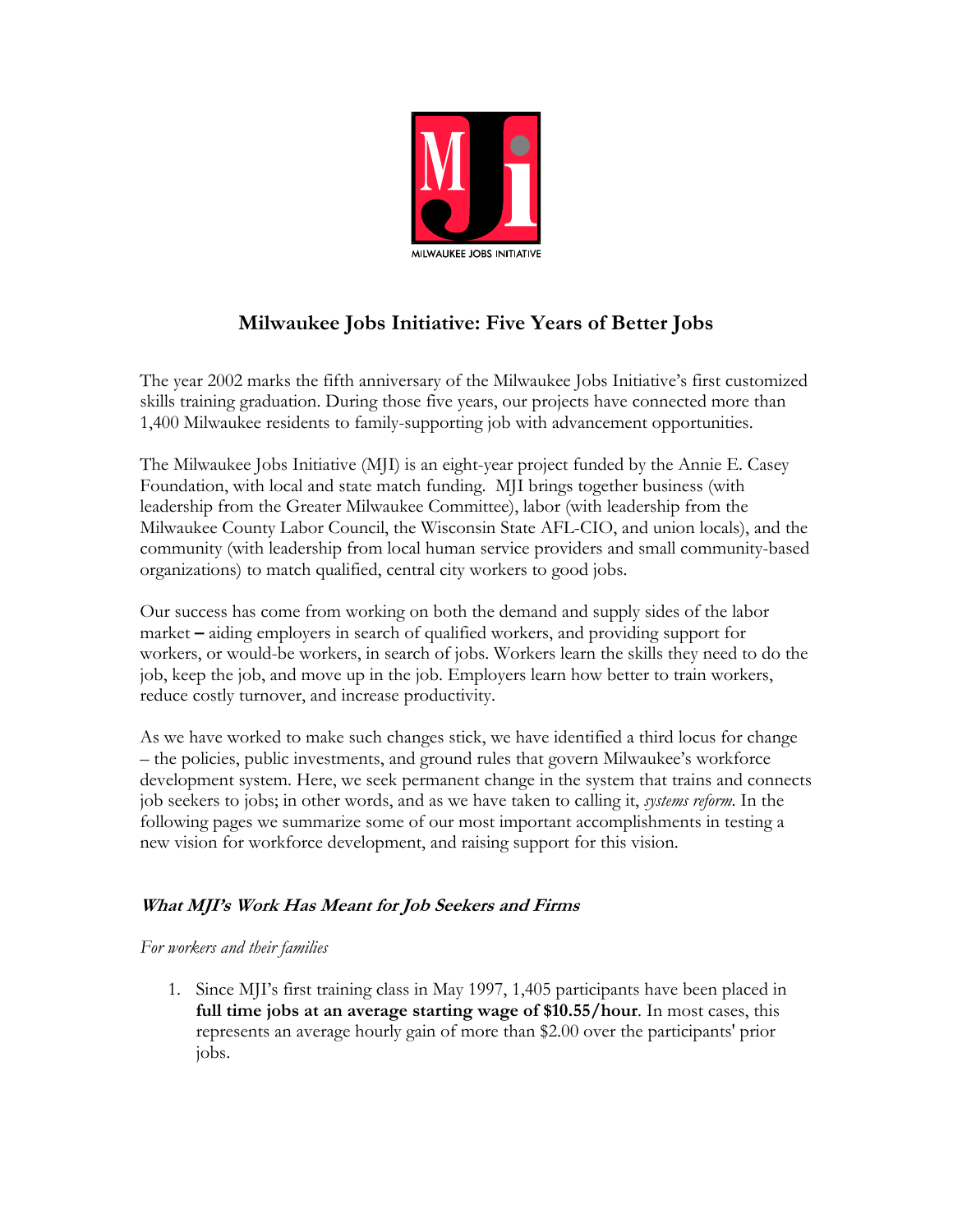- 2. The overwhelming majority of placed participants were **people of color**: 68% were African American, 20% Latino, and 2% American Indian.
- 3. MJI has improved the well-being of the **children** (at least 1,687) living in households of MJI placed participants
- 4. All MJI jobs offer access to **family health benefits**; only 35% of participants received health benefits at their previous jobs.
- 5. Of all MJI placements, **seventy-three percent were still working after a year, with 41% at the same or better wage**. Given the challenges associated with retaining entry-level workers — obstacles including educational deficits and lack of work experience among workers who enter MJI-sponsored programs — this represents a significant accomplishment.

# *For firms*

- 1. Since 1997 MJI has worked with 196 participating companies. Of these,
	- 163 had between one and nine placements;
	- 20 firms had between 10 and 24 placements; and
	- 13 firms had 25 or more placements.
- 2. MJI training and placement programs have been a cost-effective public investment in labor force development for area firms. An independent benchmarking study prepared by Abt Associates calculated the **cost per successful training and placement** of an MJI manufacturing participant at just over \$3,000.
- 3. MJI projects have provided a spectrum of training and consulting services to employers, with the aim of helping them reduce the costs of recruitment and turnover, retain and upgrade skilled workers, and increase productivity. These have included:
	- workplace mentoring
	- on-the-job training process and employee orientation process assistance
	- recruitment strategies assistance
	- "train the trainer" workshops
	- supervisory skills training
	- assistance building retention response systems for workers who are struggling with attendance or job performance
	- English as a second language and basic vocational English
	- workplace Spanish
- 4. For each worker trained by MJI, **firms have matched the public/MJI investment** with an equivalent in-kind investment in on-the-job training for that worker. These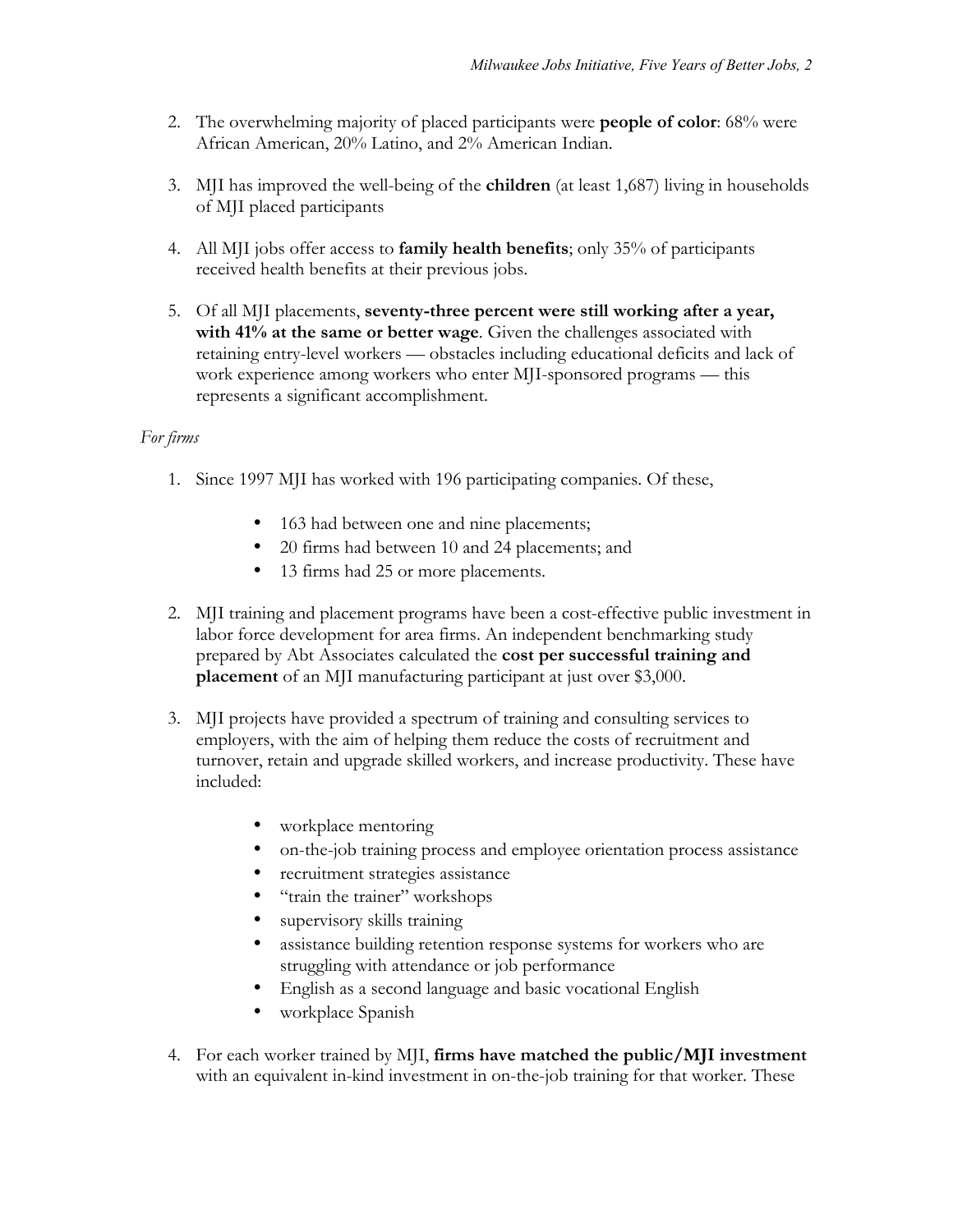firms invest even larger sums in a wide range of skills upgrading and retention programs implemented with technical assistance from MJI project staff.

5. In a small number of firms, MJI projects have demonstrated **a real alternative to traditional staffing services**. By replacing temporary positions with full-time, permanent positions, firms save on the billing rates, finder's fees, and other costs associated with the high turnover of using for-profit temp agencies.

## **Demonstrating a New Workforce Development Model**

#### *Sectoral organizing*

- 1. MJI has built a **portfolio of employment sectors and training products** appropriate for workers at varied levels of skill and experience.
- **2.** MJI has helped **employers and unions create partnerships** with private-sector leadership in manufacturing, printing, hospitality, health care, construction, and telecommunications/technology, representing tens of thousands of workers. MJI projects are organized around a "sector-based" model. Our opportunity in Milwaukee is to become the first major metro area in the country to establish partnerships for an overwhelming share of the regional labor market. The MJI system of job connection has made it clear that **employer-led sector organizations were the missing link in the workforce development system.** These organizations pool employer voice, focus on industry problems, build new programs for recruiting and training workers, and work at a scale the simple one-to-one employer relationships cannot match. This infrastructure is crucial to making lasting family supporting job connections happen, and this infrastructure is worthy of long-term public investment. Without these employer organizations in the mix, prospects for long-lasting family supporting connections are substantially reduced.
- 3. MJI has tapped the resource of workers who are already on the job, and in turn increased opportunities for the existing workforce. Incumbent workers can be allies, mentors and trainers for new entrants, but only if they feel that those new workers aren't getting advantages that they never had. **We've increased the availability of training**  and advancement to the whole workforce — through on the job training and workplace education centers — rather than just a few. Workers and worker organizations have served as important consultants to MJI projects on the required training to do the entry-level jobs right. Most importantly, current workers have been the shopfloor mentors for new workers, translate the unwritten rules and help instruct on making it through the early trials on the job.

#### *Access to workers, access to services, access to jobs*

1. MJI has opened multiple **points of participant recruitment**, including neighborhood and church groups, Job Centers, and community development organizations. By organizing management and labor in a given sector and then working with community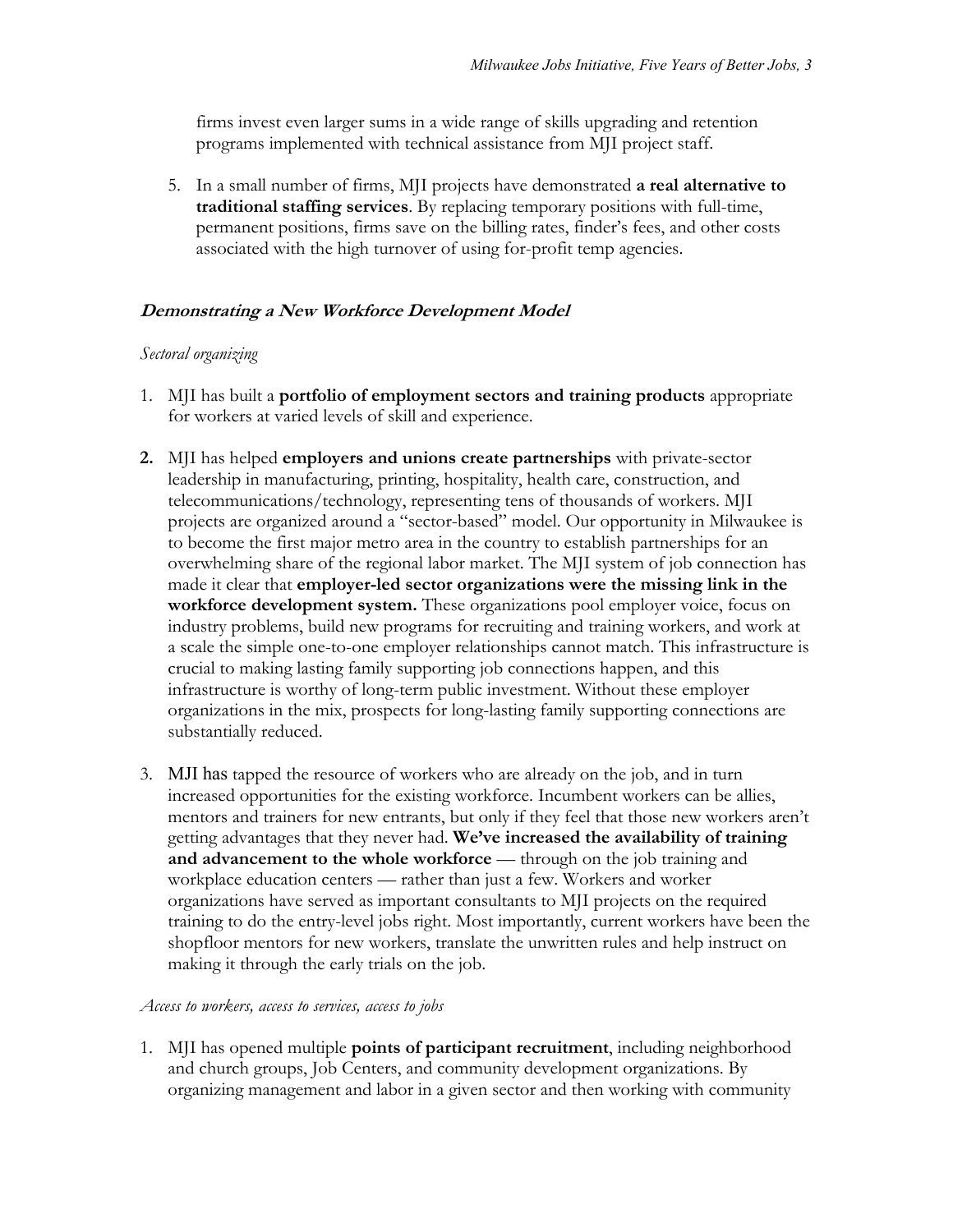organizations to recruit employees, the MJI has **rebuilt pathways from the central city to good jobs.**

- 2. MJI has implemented protocols—specific skill/education requirements, eligibility verification for training slot funding, and eligibility testing for supportive services—to manage the **flow of participants into jobs and training**, and smooth the referral of participants to **supports offered by the community**.
- 3. MJI has refrained from reinventing existing capacity. The MJI has consistently focused on the core competencies of **partners,** knitting together the disparate and confusing infrastructure that is intended to connect central city residents and jobs. Sectoral organizations are good for identifying job openings and the skills required to fill them, and participating employers and their workers are important for building firm-based systems of support (like mentors) that help workers stay in their jobs. Technical colleges are better at developing curricula and providing training, and community-based organizations are better at identifying people who might need the jobs. We've made great progress toward a coordinated system where everyone does what they do best.
- 4. Through MJI project partner the Wisconsin Regional Training Partnership, and community partner the YWCA of Greater Milwaukee, we've created a full-service **workforce training center** as a demonstration of on-site training, shared organizational capacity, "two-way" participant flow, and coordinated services to workers and firms.

#### *Big steps taken toward a diversified, just-in-time training system*

- 1. MJI projects worked with the Milwaukee PIC to dramatically **streamline the process of implementing training classes**. WRTP collaborated with Milwaukee Area Technical College to create an entry-level manufacturing skills curriculum that meets industry standards. Before the development of **this standardized curriculum**, entry-level training classes had to be assembled fresh for each employer, fatally slowing response time to employer requests for training. Our projects have developed similarly standardized curricula for the health care, printing, and hospitality sectors.
- 2. MJI's projects made a successful shift organizing **to multi-employer, multiple-source funded training classes**. Initially, MJI's entry-level training classes were held exclusively with individual employers, funded exclusively with Job Training Partnership Act (JTPA) dollars. While JTPA eligibility encompassed most categories of low-income workers, we failed to tap other programs to pay for training participants. During the past two years, however, our projects have successfully used various combinations of training slot funding, including Individual Training Accounts (through the Workforce Investment Act, JTPA's successor), Welfare-to-Work vouchers, vocational rehabilitation dollars, and other sources. This has allowed our projects to open training classes to a broader pool of low-income job candidates, and has allowed greater flexibility in covering the costs of mounting a training class. Moreover, diversified funding let us continue classes even when JTPA CST funding ran out before WIA was implemented in Milwaukee. (Many other highly recognized projects around the country had trouble converting to WIA.) Diversification now makes our projects less vulnerable to the vicissitudes of public training funding.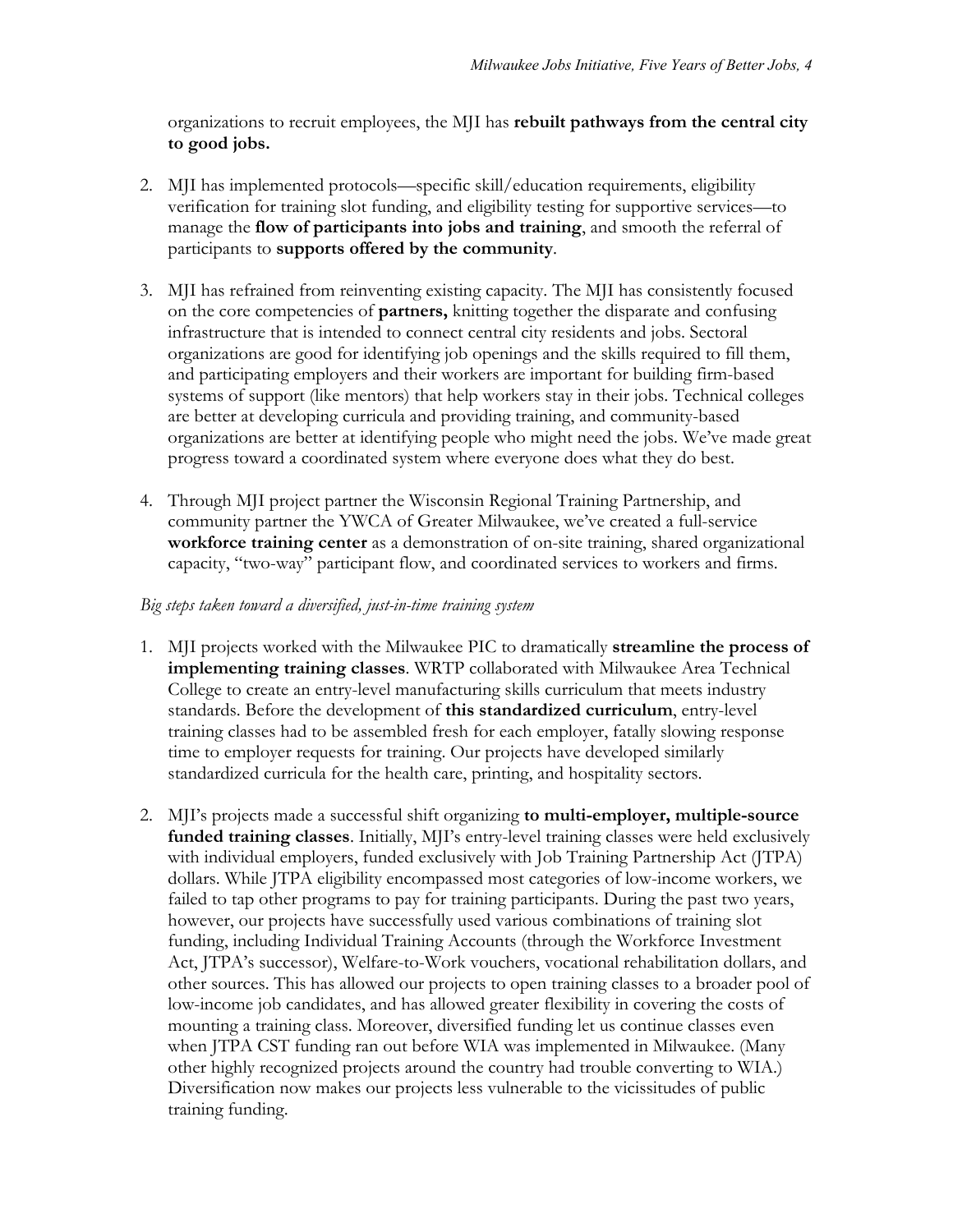3. MJI projects have successfully used **multiple training providers** — MATC and WCTC — for multiple training requirements. This training provider diversification now allows our projects to be more flexible and responsive to training needs.

## **Public and Private Investment for Better Workforce Development**

- 1. We've **reduced the financial dependence of MJI's sectoral projects** on AECF grant funding, which is scheduled to end in 2004. The majority of project funds are now raised directly by MJI's project partners — Wisconsin Regional Training Partnership and the Milwaukee Graphic Arts Institute — from local and national foundations, the local workforce development board (administering state and federal programs), and federal agencies.
- 2. We've helped foster a local workforce development climate that increasingly **pays for quality and pays for results**; our projects have raised the benchmark for the allocation of workforce development funds. Our local workforce development board, the Milwaukee County Private Industry Council, has set a living wage standard for all WIA adult training funds (customized skills training, on-the-job training, or individual training account), raising its minimum placement wage to \$8 per hour to focus resources on higher quality job opportunities. The PIC has also introduced contracting methods that reward "preferred" training and placement providers who are distinguished by high rates of training completion, post-training placement, and job retention. An increased emphasis on family-supporting employment — as opposed to focusing simply on decline in welfare roles as a sign of success — is apparent as well at the state Department of Workforce Development as it creates tougher employment benchmarks for the programs it funds directly.
- 3. The MJI and its project partners have helped forward real change in **how public workforce development dollars are invested** in Wisconsin. MJI's board and project partners have been at the table for key statewide workforce development planning, including the Task Force on the Future of Technical Education and Training. Most of its budget and policy recommendations were subsequently implemented in the state budget, including a \$20 million reallocation of surplus TANF into a Workforce Attachment and Advancement Fund to move low-wage workers up the job ladder, a \$13 million Study Grant Program for technical college enrollment, a \$12 million expansion of local schoolto-work initiatives for at-risk youth, a \$2 million expansion of the state manufacturing extension program, and direct funds for the Milwaukee Jobs Initiative and its projects.
- 4. MJI projects have successfully **used the Workforce Attachment and Advancement Fund** to increase retention and advancement in participating firms, with a focus on assessing and assisting employers and unions to create more supportive workplaces and stronger career ladders.
- 5. **Most recently**, the State DWD set aside \$450,000 in WIA discretionary funds for a new incumbent worker training fund; allocated \$190,000 in Welfare-to-Work discretionary